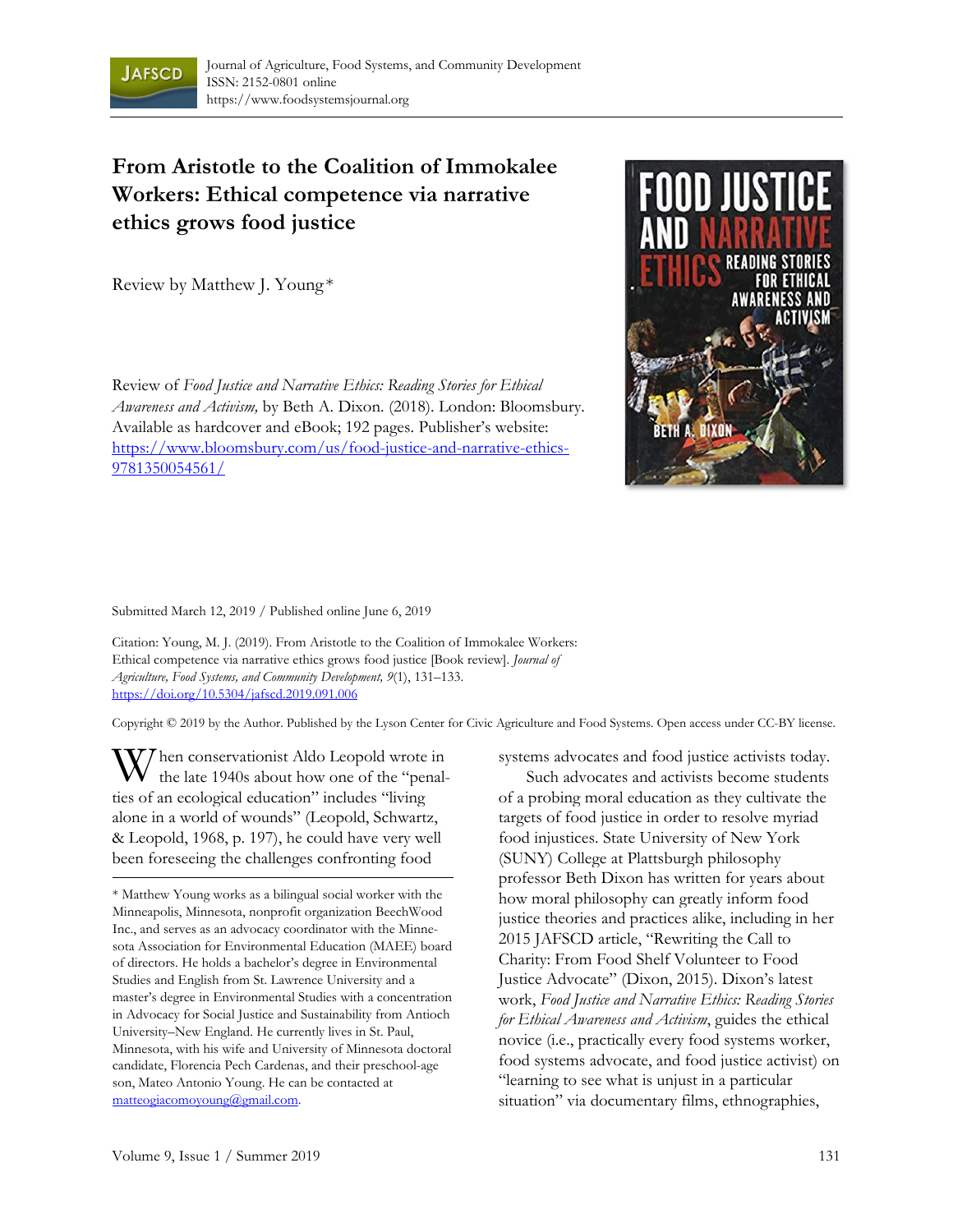and other food justice narrative-driven media. In turn, Dixon informs us about how we can "accurately identify what policies, laws, and structural conditions should change in order to discharge our responsibility for achieving social justice" (p. 3).

 By the end of the introduction*,* Dixon has presented how narratives are a unique tool for illuminating "the ethically relevant circumstances that contextualize how individual people live as well as the background conditions that impede or constrain their actions" (p. 3). Dixon articulates that when food justice narratives fulfill conditions of particularity, accuracy, and emotional engagement during a "counterstory"—an alternative narrative that challenges the "socially-shared understanding" of a master narrative which "imposes a degrading identity on a person or a group, characterizing them as morally subnormal or abnormal" (p. 6) something particular happens. Dixon suggests that ethical novices (e.g., food justice advocates and activists) learn the particular skill of how to "read the situation" across food justice narratives. These practitioners can gain confidence in answering more nuanced questions of food justice that include, "What is the relation between misfortune and injustice? What events could have been avoided or mitigated? Who is the (collective or individual) agent responsible? And who is to blame?"

 Dixon lays out a guiding view in the first and second chapters that invites the reader to consider ethical perception as "intimately connected to practical wisdom since one uses this kind of perception to grasp particulars necessary for a person to have practical wisdom as well as moral virtue" (p. 22). Refreshingly, Dixon does not shy away from sharing gems of insight from the timely yet timeless philosophy of Aristotle, including the Aristotelian view of what it means to "develop moral virtue by habituation." In other words, when a food justice advocate continually engages with how to think, feel, and act in morally apt ways, he or she is able to grow his or her abilities of "imagination, attention, empathy, critical reason, habit, exposure to new moral categories" (p. 24) when reading, viewing, and extracting what is morally important in a food justice narrative.

 From the third through sixth chapters, Dixon deftly guides the reader through examples of how ethical novices can apply criteria of particularity, accuracy, and emotional engagement to flesh out lessons of ethical relevance. In Chapter 3, "Food Insecurity-Hungry Women," Dixon critiques how lofty standards of moral innocence presented among those who are food insecure, including among Feeding America website stories, can converge with a reliance on narrators who are morally unaware of systemic forces driving the poverty and oppression food-insecure individuals and populations face, as done on GlobalGiving's website. In Chapter 4, "Rewriting the Call to Charity," Dixon offers examples of Sankura Slamata of Burkina Faso and Rejeya Khatun of Bangladesh, two entrepreneurial women who cultivate greater access to nutritious food and community capital in their respective homelands with the support of the culturally conscientious, systemically aware organization The Hunger Project and affiliated entities. In Chapter 5, "Farmworkers: 'It Is Very Ugly Here,'" Dixon cites how the ethnography *Fresh Fruit, Broken Bodies* and the film *Food Chains* confront master narratives of illusory voluntary migration and unlimited individual moral agency around migrant farmworkers. They offer up counterstories of, respectively, Triqui indigenous migrants detailing departures from lifelong destitution in their native Mexico to Washington state due to free trade agreements, and of predominantly Latino tomato harvesters in Florida forming the Coalition of Immokalee Workers who launch a hunger strike in order to bring real human faces and grossly underpaid wages to the fore of a nebulous, oppressive food supply chain. In Chapter 6, "Obesity, Responsibility, and Situated Agency," Dixon illustrates how the protagonist Prager in the memoir *Fat Boy, Thin Man* and the three leading youth in the film *Fed Up* debunk master narratives of "false dichotomies" in moral responsibility among those experiencing obesity. This means, in *Fat Boy, Thin Man,* how addressing obesity means addressing behavioral *and* environmental changes, and in *Fed Up* how extending the scope of responsibility for obesity needs to include public policies and institutions and not isolate individuals from their economic, political, and societal surroundings. Thus,